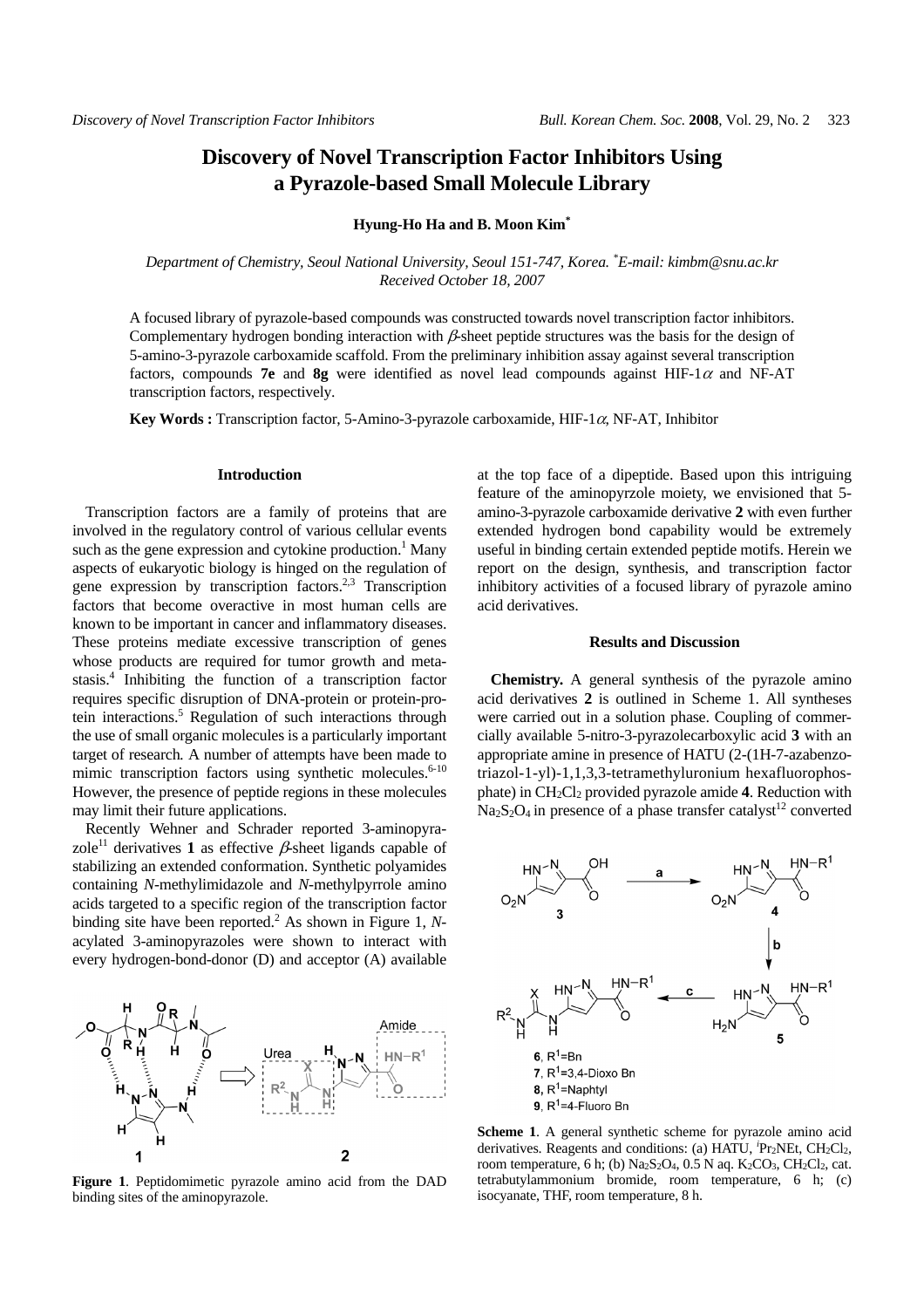**Table 1**. Spectral data of pyrazole amino acid library



| Compd<br>No. | Code No.  | R <sup>1</sup> | $\mathbb{R}^2$           | X             | <sup>1</sup> H NMR (300 MHz, DMSO-d <sub>6</sub> , $\delta$ ppm)                                                                                                      |
|--------------|-----------|----------------|--------------------------|---------------|-----------------------------------------------------------------------------------------------------------------------------------------------------------------------|
| 6a           | H-I-052   | Bn             | Ph                       | $\mathcal{O}$ | 10.20 (s, 1H), 8.85 (t, 1H), 7.70 (d, 2H), 7.45 (d, 2H), 7.30 (m, 3H), 7.20 (m, 3H),<br>$6.65$ (s, 2H), 5.70 (s, 1H), 4.50 (d, 2H)                                    |
| 6b           | H-I-053   | Bn             | 4-CH <sub>3</sub> OPh O  |               | 9.80 (s, 1H), 8.80 (t, 1H), 7.55 (m, 2H), 7.30 (m, 2H), 7.20 (m, 2H), 7.05 (m, 3H),<br>6.60 (s, 2H), 5.70 (s, 1H), 4.50 (d, 2H), 3.75 (s, 3H)                         |
| <b>7a</b>    | H-I-054   | 3,4-dioxol Bn  | $4$ -C $H_3$ Ph          | O             | 10.25 (s, 1H), 8.67 (t, 1H), 7.50 (d, 2H), 7.35 (d, 2H), 6.85 (m, 3H), 6.63 (s, 2H),<br>5.98 (s, 2H), 5.65 (s, 1H), 4.35 (dd, 2H), 2.30 (s, 3H)                       |
| 7b           | H-I-055   | 3,4-dioxol Bn  | $4$ -C $F_3$ Ph          | O             | 10.26 (s, 1H), 8.65 (t, 1H), 7.85 (d, 2H), 7.75 (d, 2H), 6.85 (m, 3H), 6.65 (s, 2H),<br>$5.99$ (s, 2H), $5.71$ (s, 1H), $4.40$ (dd, 2H)                               |
| 7с           | H-I-056   | 3,4-dioxol Bn  | $2$ -FP $h$              | 0             | 9.85 (s, 1H), 8.65 (t, 1H), 7.65 (t, 1H), 7.30 (m, 3H), 6.80 (m, 3H), 6.60 (s, 2H),<br>$5.99$ (s, 2H), $5.71$ (s, 1H), $4.40$ (dd, 2H)                                |
| 7d           | H-I-057   | 3,4-dioxol Bn  | $4$ -CH <sub>3</sub> OPh | $\Omega$      | 9.86 (s, 1H), 8.65 (t, 1H), 7.50 (d, 2H), 6.95 (d, 2H), 6.85 (d, 2H), 6.80 (d, 1H),<br>$6.55$ (s, 2H), 5.99 (s, 2H), 5.67 (s, 1H), 4.40 (dd, 2H), 3.75 (s, 3H)        |
| 7е           | H-I-058   | 3,4-dioxol Bn  | 1-Naphyl                 | S             | 13.40 (br, 1H), 10.95 (br, 1H), 9.20 (s, 1H), 7.80 (m, 4H), 7.60 (m, 3H), 6.80 (m,<br>4H), 6.05 (s, 2H), 4.35 (dd, 2H)                                                |
| 7f           | H-I-059   | 3,4-dioxol Bn  | $n$ -Pentyl              | $\mathbf{O}$  | 8.40 (t, 1H), 8.15 (t, 1H), 6.82 (m, 3H), 6.47 (s, 2H), 5.95 (s, 2H), 5.65 (s, 1H),<br>$4.30$ (d, 2H), 3.20 (m, 2H), 1.55 (m, 2H), 1.30 (m, 4H), 0.90 (t, 3H)         |
| 7g           | H-I-060   | 3,4-dioxol Bn  | $n$ -Butyl               | $\mathbf{O}$  | 8.42 (t, 1H), 8.13 (t, 1H), 6.80 (m, 3H), 6.50 (s, 2H), 5.97 (s, 2H), 5.65 (s, 1H),<br>4.30 (d, 2H), 3.20 (m, 2H), 1.55 (m, 2H), 1.30 (m, 2H), 0.90 (t, 3H)           |
| 7h           | H-I-061   | 3,4-dioxol Bn  | Bn                       | $\mathbf{O}$  | 8.70 (t, 1H), 8.45 (t, 1H), 7.30 (m, 5H), 6.80 (m, 2H), 6.50 (s, 2H), 5.95 (s, 2H),<br>$5.65$ (s, 1H), 4.45 (d, 2H), 4.30 (d, 2H)                                     |
| 7i           | H-I-062   | Naphtyl        | $4$ -CH <sub>3</sub> Ph  | O             | 9.85 (s, 1H), 8.70 (t, 1H), 8.20 (d, 1H), 7.90 (d, 1H), 7.80 (m, 1H), 7.55 (m, 6H),<br>7.20 (d, 2H), 6.60 (s, 2H), 5.70 (s, 1H), 5.00 (d, 2H), 2.25 (s, 3H)           |
| <b>8a</b>    | H-I-063   | Naphtyl        | $4$ -C $F_3$ Ph          | O             | 10.25 (s, 1H), 9.20 (d, 1H), 8.70 (t, 1H), 8.20 (d, 1H), 7.75 (m, 9H), 6.70 (s, 2H),<br>$5.75$ (s, 1H), $5.00$ (d, 2H)                                                |
| 8b           | H-I-064   | Naphtyl        | $2$ -FP $h$              | $\mathbf{O}$  | 9.80 (s, 1H), 8.70 (t, 1H), 8.20 (d, 1H), 7.95 (d, 1H), 7.80 (m, 1H), 7.55 (m, 5H),<br>7.25 (m, 3H), 6.60 (s, 2H), 5.75 (s, 1H), 4.95 (d, 2H)                         |
| <b>8c</b>    | H-I-065   | Naphtyl        | $4-CH3OPh$ O             |               | 9.80 (s, 1H), 8.70 (m, 1H), 8.30 (s, 1H), 8.20 (d, 1H), 7.90 (m, 2H), 7.50 (m, 4H),<br>$6.80$ (m, 3H), $6.60$ (s, 2H), $5.75$ (s, 1H), $5.00$ (d, 2H), $3.75$ (s, 3H) |
| 8d           | H-I-066   | Naphtyl        | 1-Naphyl                 | S             | 13.50 (s, 1H), 11.55 (s, 1H), 11.00 (s, 1H), 9.25 (s, 1H), 8.00 (m, 7H), 7.55 (m,<br>6H), 6.80 (s, 1H), 5.00 (d, 2H)                                                  |
| 8e           | H-I-067   | Naphtyl        | $n$ -Pentyl              | $\mathbf{O}$  | 8.50 (t, 1H), 8.20 (d, 2H), 7.90 (m, 2H), 7.50 (m, 3H), 6.50 (s, 2H), 5.70 (s, 1H),<br>4.90 (d, 2H), 3.20 (m, 2H), 1.50 (m, 2H), 1.10 (m, 1H), 0.80 (m, 3H)           |
| <b>8f</b>    | H-I-068   | Naphtyl        | Allyl                    | $\mathbf{O}$  | 8.55 (t, 1H), 8.30 (t, 1H), 8.20 (t, 1H), 7.90 (m, 2H), 7.55 (m, 4H), 6.50 (s, 2H),<br>5.70 (s, 1H), 5.20 (m, 2H), 4.80 (d, 2H), 3.80 (m, 2H)                         |
| 8g           | H-I-069   | Naphtyl        | $n$ -Butyl               | $\mathbf{O}$  | 8.50 (t, 1H), 8.20 (m, 2H), 7.90 (m, 2H), 7.50 (m, 4H), 6.50 (s, 2H), 5.70 (s, 1H),<br>4.95 (d, 2H), 3.20 (m, 2H), 1.40 (m, 4H), 0.85 (m, 3H)                         |
| 8h           | H-I-070   | Naphtyl        | 4-ClPh                   | O             | 10.10 (s, 1H), 8.70 (t, 1H), 8.20 (d, 1H), 7.90 (m, 3H), 7.40 (m, 12H), 6.60 (s, 2H),<br>$5.75$ (s, 1H), $5.00$ (d, 2H)                                               |
| <b>8i</b>    | $H-I-071$ | 4-Fluoro Bn    | $4$ -C $F_3$ Ph          | O             | 10.25 (s, 1H), 8.80 (t, 1H), 7.80 (d, 2H), 7.75 (d, 2H), 7.30 (m, 2H), 7.20 (m, 2H),<br>$6,70$ (s, 2H), 5.75 (s, 1H), 4.50 (d, 2H)                                    |
| <b>9a</b>    | H-I-072   | 4-Fluoro Bn    | $2$ -FP $h$              | $\mathbf{O}$  | 9.80 (s, 1H), 8.75 (t, 1H), 7.70 (t, 1H), 7.35 (m, 3H), 7.25 (m, 2H), 7.10 (m, 1H),<br>$6.80$ (m, 1H), $6.70$ (m, 1H), $6.50$ (m, 1H), $5.75$ (s, 1H), $4.50$ (d, 2H) |
| 9b           | H-I-073   | 4-Fluoro Bn    | $4$ -CH <sub>3</sub> OPh | $\Omega$      | 9.80 (s, 1H), 8.80 (t, 1H), 7.55 (m, 2H), 7.30 (m, 2H), 7.20 (m, 2H), 7.05 (m, 2H),<br>$6.60$ (s, 2H), 5.70 (s, 1H), 4.50 (d, 2H), 3.75 (s, 3H)                       |
| 9c           | H-I-074   | 4-Fluoro Bn    | 1-Naphyl                 | S             | 13.50 (s, 1H), 11.00 (s, 1H), 9.30 (s, 1H), 8.05 (m, 4H), 7.60 (m, 3H), 7.35 (m,<br>2H), 7.25 (m, 2H), 6.75 (s, 1H), 4.50 (d, 2H)                                     |
| 9d           | H-I-075   | 4-Fluoro Bn    | $n$ -Pentyl              | O             | 8.70 (t, 1H), 8.20 (t, 1H), 7.30 (m, 2H), 7.20 (m, 2H), 6.50 (s, 2H), 5.65 (s, 1H),<br>4.45 (d, 2H), 3.20 (m, 2H), 1.60 (m, 2H), 1.25 (m, 4H), 0.90 (m, 3H),          |
| 9e           | H-I-076   | 4-Fluoro Bn    | Allyl                    | $\mathbf{O}$  | 8.70 (t, 1H), 8.30 (t, 1H), 7.30 (m, 2H), 7.20 (m, 2H), 6.50 (s, 2H), 5.80 (m, 1H),<br>5.65 (s, 1H), 5.15 (m, 2H), 4.40 (d, 2H), 3.80 (m, 2H)                         |
| 9f           | H-I-077   | 4-Fluoro Bn    | $n$ -Butyl               | $\mathbf{O}$  | 8.72 (t, 1H), 8.33 (t, 1H), 7.35 (m, 2H), 7.25 (m, 2H), 6.50 (s, 2H), 5.60 (s, 1H),<br>4.45 (d, 2H), 3.25 (m, 2H), 1.55 (m, 2H), 1.30 (m, 2H), 0.90 (m, 3H)           |
| 9g           | H-I-078   | 4-Fluoro Bn    | 4-ClPh                   | $\mathbf{O}$  | 10.10 (s, 1H), 8.75 (t, 1H), 7.70 (d, 2H), 7.45 (d, 2H), 7.30 (m, 2H), 7.20 (m, 2H),<br>$6.65$ (s, 2H), 5.70 (s, 1H), 4.50 (d, 2H)                                    |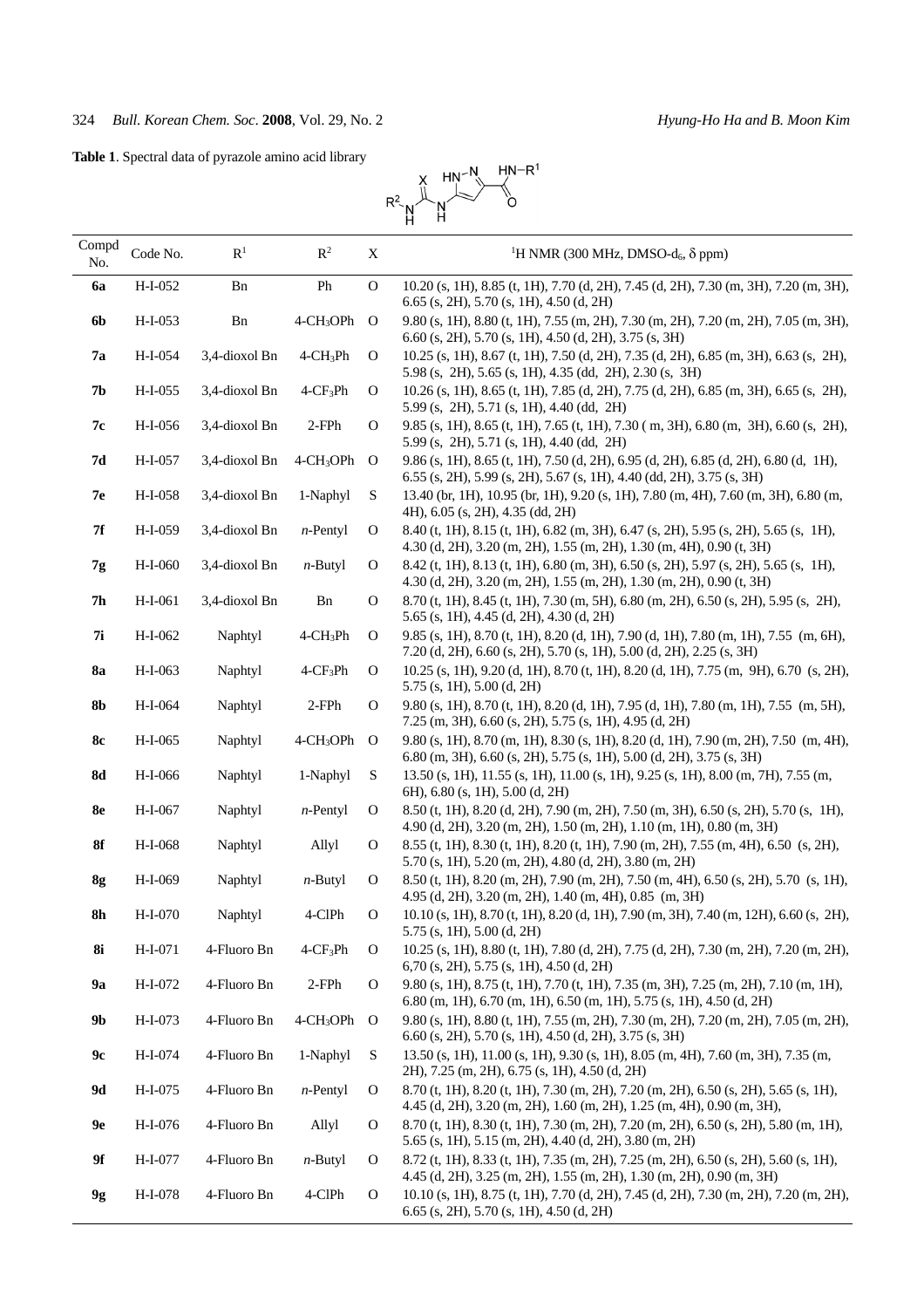

7e 61.1% inhibition against HIF-1 $\alpha$  in SW480 cell



the nitro group of the amide **4** to an amine (compound **5**). Subsequent coupling of **5** with an appropriate isocyanate or isothiocyanate gave the targeted structure **2** (compounds **6- 9**). All compounds were purified through column chromatography to afford pure products. In Table 1, spectral data of each product are summarized.

8g 61.4% inhibition against NF-AT in Jurkat cell

**High Throughput Screens.** Herein, we report a preliminary screening result and identification of a series of novel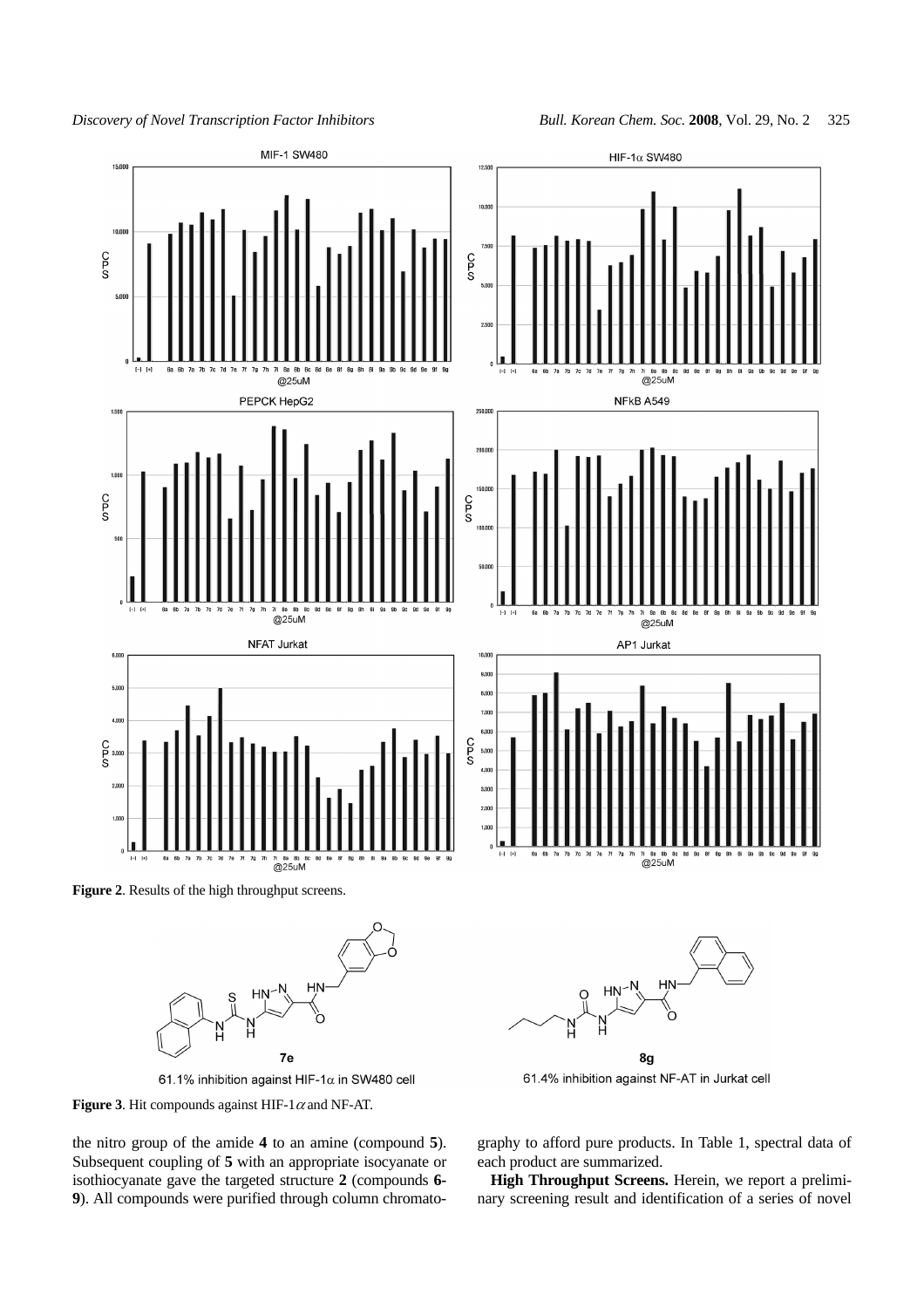inhibitors of transcription factors (MIF-1, HIF-1, PEPCK, NF-kB, NF-AT, and AP-1). Regulation of these transcription factors could lead to useful drug discovery targets in cancer and inflammatory: MIF-1 for rheumatoid arthritis and atherosclerosis, $^{13}$  HIF-1 for cancer, heart disease and stroke, $^{14}$ PEPCK type 2 diabetes,<sup>15</sup> NF- $\kappa$ B for asthma,<sup>16</sup> NF-AT for inflammatory bowel disease, psoriasis and multiple sclerosis. $17$ and AP-1 for rheumatoid arthritis.<sup>18</sup>

The automated high-throughput assays were carried out with stably-transfected human cells (SW480, HepG2, A549, and Jurkat) measuring luminescence from luciferase reporter gene assays. The screening results of the pyrazole library at 25  $\mu$ M concentration from the cell-based assays are summarized in Figure 2. As can be seen in Figure 2, the assays identified two compounds that selectively inhibited HIF-1 $\alpha$ and NF-AT transcription factors, respectively. The structures of these compounds are depicted in Figure 3.

In summary, we have discovered novel lead compounds that are effective transcription factor inhibitors from high throughput screening of a focused library of pyrazole amino acid derivatives. Among these compounds, **7e** and **8g** showed the highest activity against HIF-1 $\alpha$  and NF-AT, respectively.

# **Experimental**

Starting materials were obtained from commercial sources and used without purification. Silica gel (E. Merck, 60-230 mesh) was used for flash column chromatography, and silica gel plates (E. Merck) were used for thin-layer chromatography. All NMR spectra were recorded on a Bruker DPX-300 (300 MHz) and shifts are reported in parts per million relative to internal tetramethylsilane.

**A general procedure for the coupling of an amine with carboxylic acid (4).** To a solution of 5-nitro-1*H*-pyrazole-3 carboxylic acid (314 mg, 2 mmol), 2-(1H-7-azabenzotriazol-1-yl)-1,1,3,3-tetramethyluronium hexafluorophosphate (HATU) (912 mg, 2.4 mmol), DIPEA (0.83 mL, 4.8 mmol) in dichloromethane was added an appropriate amine (2 mmol). The reaction mixture was stirred for 6 h at room temperature. After the reaction was complete, the mixture was concentrated in *vacuo*. The crude product was purified from silica gel chromatography.

**A general procedure for the reduction of nitro group** with  $\text{Na}_2\text{S}_2\text{O}_4$  (5). To a solution of 5-nitro-1*H*-pyrazole-3carboxylic amide (2 mmol),  $Na<sub>2</sub>S<sub>2</sub>O<sub>4</sub>$  (3 eq, 6 mmol) in dichloromethane (10 mL) and 0.5 N aq.  $K_2CO_3$  (5 mL) was added cat. tetrabutylammonium bromide. The reaction mixture was stirred for 6 h at room temperature. The mixture was partitioned between dichloromethane and brine. Then the aqueous layer was extracted with dichloromethane (3 times). Combined organic layer was dried over anhydrous sodium sulfate and solvent was removed under reduced pressure. The reaction mixture was concentrated in vacuo. The crude product was purified from silica gel chromatography.

**General procedure for the coupling of isocyanate with**

**amine (compounds 6-9).** To a solution of 5-amino-1*H*pyrazole-3-carboxylic amide (1 mmol) in THF was added appropriate isocyanate or isothiocyanate (1.1 mmol). The reaction mixture was stirred for 6 h at room temperature. The reaction mixture was concentrated in vacuo. The crude product was purified from silica gel column chromatography.

**General reporter-gene assay procedure using 96-well plate.** 1. Cells  $(80 \mu L)$  were plated and cultured in white opaque 96-well tissue culture plates. Typical culture medium contained DMEM, 10% fetal bovine serum and antibiotics (penicillin/streptomycin, gentamycin, etc). Amino acids and other nutrients were added to the culture medium. Assays were performed on either adherent cells or cells in suspension. The cells were either stably or transiently transfected with the luciferase gene. Culture volume of 80  $\mu$ L was used in this protocol. Blank control wells containing no cells were also prepared.

2. Test compounds and controls were added to cells. These were mixed well and incubated for the cells' desired period of time. Incubation time for gene regulation studies can be from several hours up to 3 days. Assays were run in duplicate or triplicate. A volume of 20  $\mu$ L compounds in PBS or culture medium was used.

3. The reagent was reconstituted. First the reagent and assay buffer were equilibrated to room temperature. Then the assay buffer and reagent were combined by pipetting a small volume (*e.g*. 1 mL) buffer to the reagent tube. The mixture was vortexed briefly and the reconstituted solution was pipetted to the assay buffer bottle. This step was repeated to transfer all reagents to the assay buffer bottle. It was mixed by inversion until the reagent thoroughly dissolved. After this was done, the bottle label was marked as reconstituted reagent.

4. The reconstituted reagent (100  $\mu$ L, per 80  $\mu$ L of cell culture) was added to each well and mixed well with the cells. The mixture was incubated for 2 minutes at room temperature. The volume of the reagent was adjusted depending on the volume of cell culture.

5. Luminescence was measured on a luminometer. Reading was done with firefly substrate in dual luciferase assay system (promega).

**Acknowledgements.** We are grateful to Choongwae Pharmaceuticals for running the high throughput screens of transcription factors.

#### **References**

- 1. Manning, A. M. *Drug Discovery Today* **1996**, *1*(4), 151-160.
- 2. Gottesfeld, J. M.; Neely, L.; Trauger, J. W.; Baird, E. E.; Dervan, P. B. *Nature* **1997**, *387*(6629), 202-205.
- 3. Denison, C.; Kodadek, T. *Chemistry & Biology* **1998**, *5*(6), R129- R145.
- 4. Darnell, J. E. *Nature Reviews Cancer* **2002**, *2*(10), 740-749.
- 5. Tjian, R.; Maniatis, T. *Cell* **1994**, *77*(1), 5-8.
- 6. Mapp, A. K.; Ansari, A. Z.; Ptashne, M.; Dervan, P. B. *Proc. Nat. Acad. Sci.* **2000**, *97*(8), 3930-3935.
- 7. Ansari, A. Z.; Mapp, A. K.; Nguyen, D. H.; Dervan, P. B.;